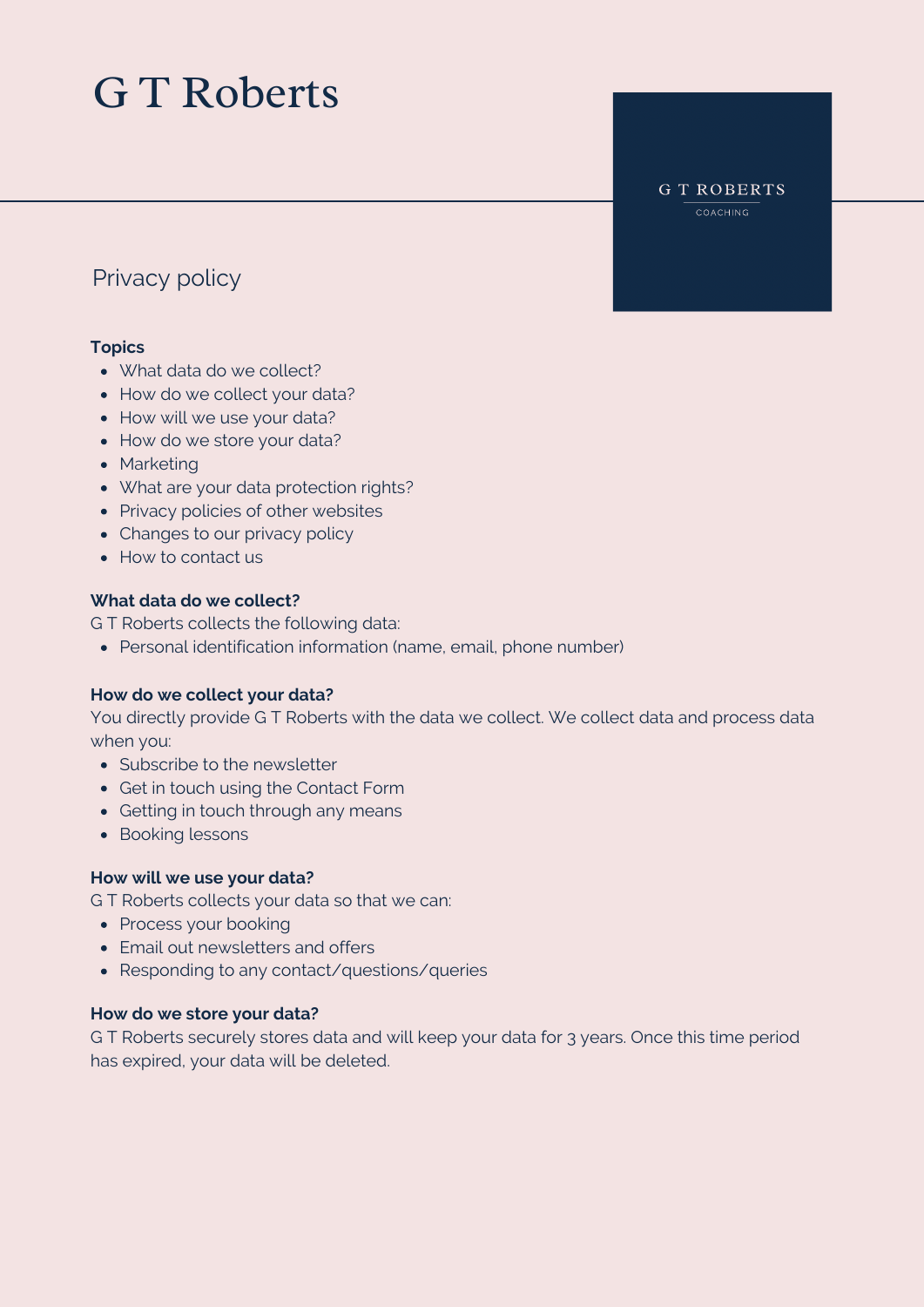# G T Roberts

#### **GT ROBERTS** COACHING

## Privacy policy

## **Marketing**

G T Roberts would like to send you information about products and services of ours that we think you might like.

If you have agreed to receive marketing, you may always opt out a later date.

You have the right at any time to stop G T Roberts from contacting you for marketing purposes.

If you no longer wish to be contacted for marketing purposes, please email georgina@gtroberts.co.uk.

## **What are your data protection rights?**

G T Roberts would like ti make sure you are fully aware of all your data protection rights. Every user is entitled to the following:

- The right to access you have the right to request G T Roberts for copies of your personal data. We many charge you a small fee for this service.
- The right to rectification you have the right to request that G T Roberts correct any information you believe is inaccurate. You also have the right to request G T Roberts to complete information you believe is incomplete.
- The right to erasure you have the right to request that G T Roberts erase your personal data under certain conditions.
- The right to restrict processing you have the right to request that GT Roberts restrict the processing of your personal data, under certain conditions.
- The right to object processing you have the right to object to G T Roberts' processing of your personal data, under certain conditions.
- The right to data portability you have the right to request that G T Roberts transfer the data that we have collected to another organisation, or directly to you, under certain conditions.

If you make a request, we have one month to respond to you. If you would like to exercise any of these rights, please contact us by email at georgina@gtroberts.co.uk.

## **Privacy policies of other websites**

The G T Roberts wesbite contains links to other websites. Our privacy policy applies only to our website, so if you click on a link to another website, you should read their privacy policy.

## **Changes to our privacy policy**

G T Roberts keeps its privacy policy under regular review and places any updates on this document. This privacy policy was last updated on 20 July 2021.